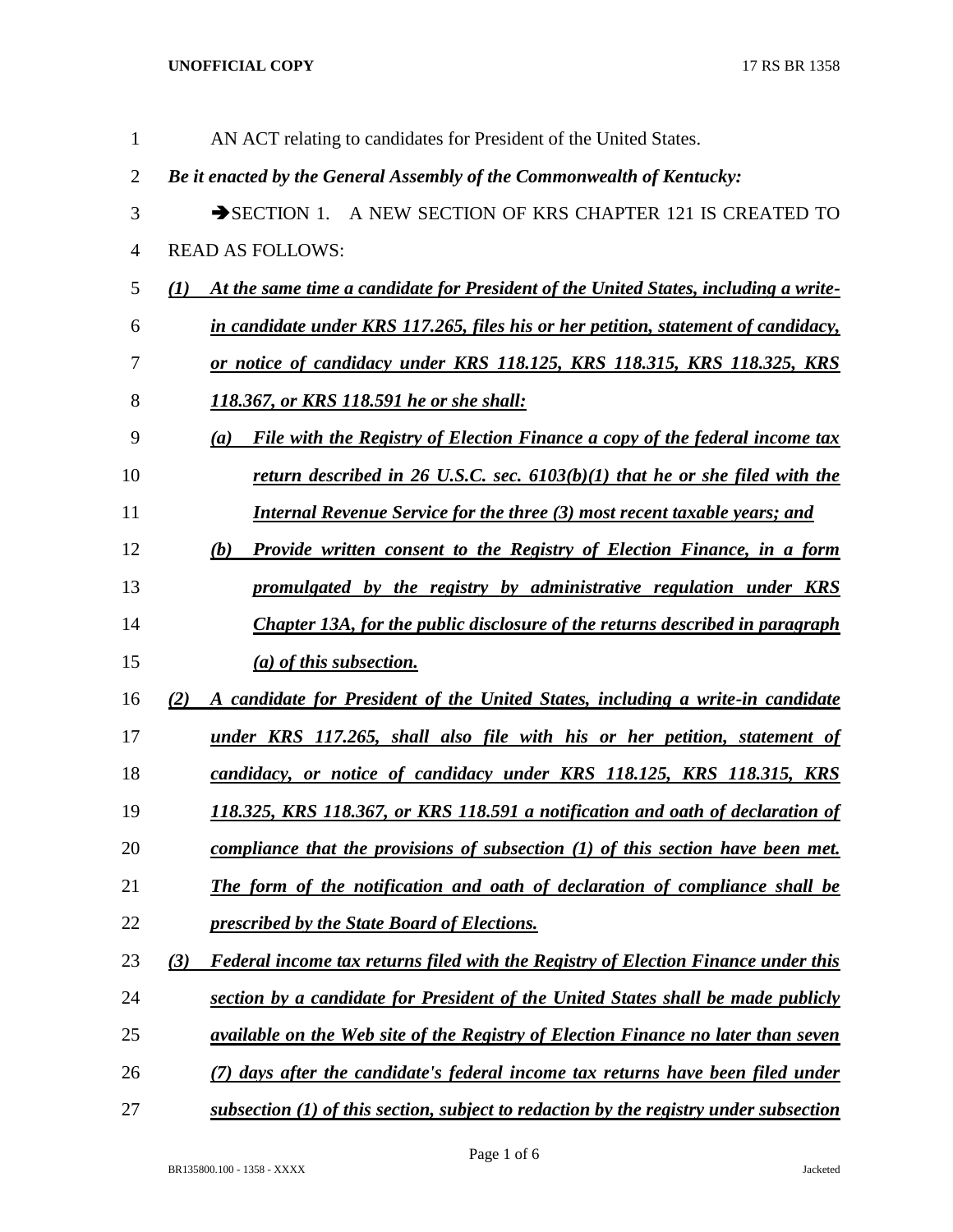| $\mathbf{1}$   |     | (4) of this section.                                                                      |
|----------------|-----|-------------------------------------------------------------------------------------------|
| $\overline{2}$ | (4) | <b>Prior to making public any federal income tax return filed under this section, the</b> |
| 3              |     | Registry of Election Finance shall redact information that the registry deems             |
| $\overline{4}$ |     | <i>appropriate to protect the candidate's privacy.</i>                                    |
| 5              | (5) | Notwithstanding any other law to the contrary, if a candidate for President of the        |
| 6              |     | United States does not timely file his or her income tax returns with the Registry        |
| 7              |     | of Election Finance under this section, that candidate's name shall not be printed        |
| 8              |     | upon the official ballot for a primary or regular election.                               |
| 9              |     | Section 2. KRS $118.125$ is amended to read as follows:                                   |
| 10             | (1) | Except as provided in KRS 118.155, any person who is qualified under the                  |
| 11             |     | provisions of KRS 116.055 to vote in any primary for the candidates for nomination        |
| 12             |     | by the party at whose hands he or she seeks the nomination, shall have his or her         |
| 13             |     | name printed on the official ballot of his or her party for an office to which he is      |
| 14             |     | eligible in that primary, upon filing, with the Secretary of State or county clerk, as    |
| 15             |     | appropriate, at the proper time, a notification and declaration.                          |
| 16             | (2) | The notification and declaration shall be in the form prescribed by the State Board       |
| 17             |     | of Elections. It shall be signed by the candidate and by not less than two (2)            |
| 18             |     | registered voters of the same party from the district or jurisdiction from which the      |
| 19             |     | candidate seeks nomination. Signatures for nomination papers shall not be affixed         |
| 20             |     | on the document to be filed prior to the first Wednesday after the first Monday in        |
| 21             |     | November of the year preceding the year in which the office will appear on the            |
| 22             |     | ballot.                                                                                   |
| 23             |     | The notification and declaration for a candidate for an office other than<br>(a)          |
| 24             |     | Governor or Lieutenant Governor shall include the following oath:                         |
| 25             |     | "For the purpose of having my name placed on the official primary                         |
| 26             |     | election ballot as a candidate for nomination by the ------ Party, I, ------ (name        |
| 27             |     | in full as desired on the ballot as provided in KRS 118.129), do solemnly                 |

Page 2 of 6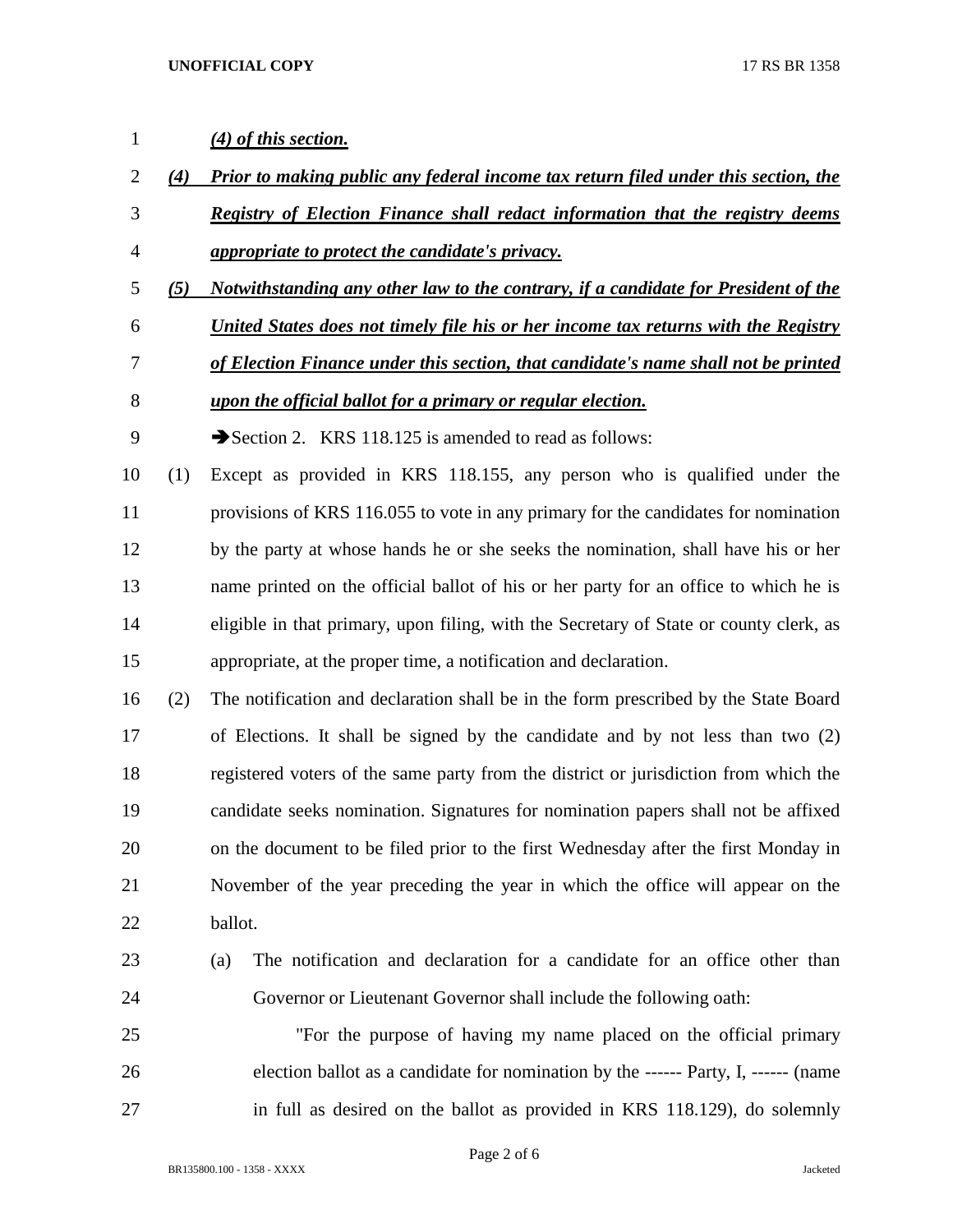| $\mathbf{1}$   |     | swear that my residence address is ----- (street, route, highway, city if              |
|----------------|-----|----------------------------------------------------------------------------------------|
| $\overline{2}$ |     | applicable, county, state, and zip code), that my mailing address, if different,       |
| 3              |     | is ----- (post office address), and that I am a registered ------ (party) voter in --- |
| 4              |     | --- precinct; that I believe in the principles of the ------ Party, and intend to      |
| 5              |     | support its principles and policies; that I meet all the statutory and                 |
| 6              |     | constitutional qualifications for the office which I am seeking; that if               |
| 7              |     | nominated as a candidate of such party at the ensuing election I will accept the       |
| 8              |     | nomination and not withdraw for reasons other than those stated in KRS                 |
| 9              |     | $118.105(3)$ ; that I will not knowingly violate any election law or any law           |
| 10             |     | relating to corrupt and fraudulent practice in campaigns or elections in this          |
| 11             |     | state, and if finally elected I will qualify for the office."                          |
| 12             |     | The declaration shall be subscribed and sworn to before an officer authorized          |
| 13             |     | to administer an oath by the candidate and by the two (2) voters making the            |
| 14             |     | declaration and signing the candidate's petition for office.                           |
| 15             | (b) | The notification and declaration for a slate of candidates for Governor and            |
| 16             |     | Lieutenant Governor shall include the following oath:                                  |
| 17             |     | "For the purpose of having our names placed on the official primary                    |
| 18             |     | election ballot as a slate of candidates for Governor and Lieutenant Governor          |
| 19             |     | for nomination by the ------ Party, I, ------, (name of candidate for Governor in      |
| 20             |     | full as desired on the ballot as provided in KRS 118.129), do solemnly swear           |
| 21             |     | that my residence address is ----- (street, route, highway, city if applicable,        |
| 22             |     | county, state, and zip code), that my mailing address, if different, is ----- (post    |
| 23             |     | office address), and that I am a registered ------ (party) voter in ------ precinct;   |
| 24             |     | and I, ------, (name of candidate for Lieutenant Governor in full as desired on        |
| 25             |     | the ballot as provided in KRS 118.129), do solemnly swear that my residence            |
| 26             |     | address is ----- (street, route, highway, city if applicable, county, state, and zip   |
| 27             |     | code), that my mailing address, if different, is ----- (post office address), and      |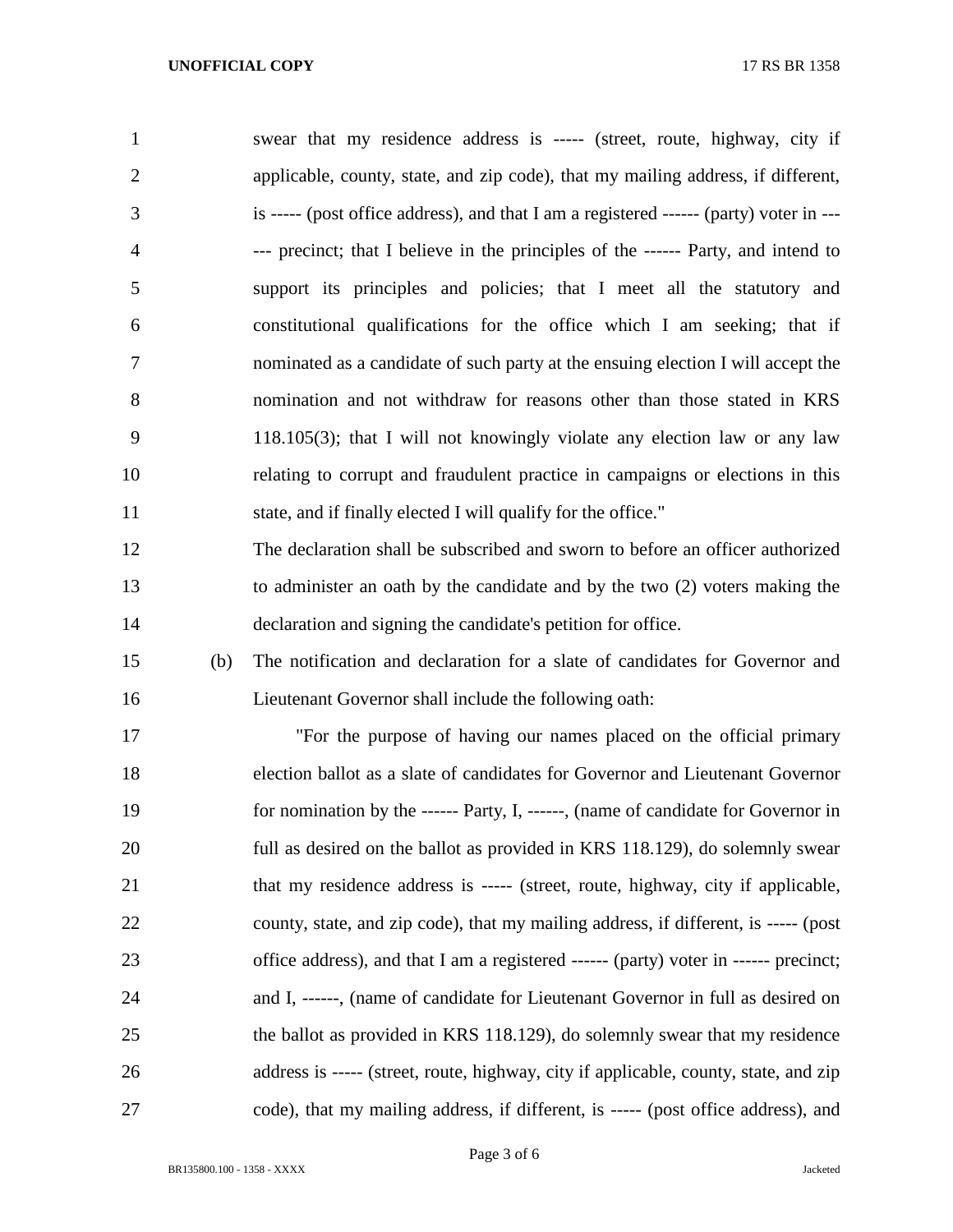1 that I am a registered ------ (party) voter in ------ precinct; that we believe in the principles of the ------ Party, and intend to support its principles and policies; that we meet all the statutory and constitutional qualifications for the offices which we are seeking; that we will accept the nomination and not withdraw for reasons other than those stated in KRS 118.105(3); that we will not knowingly violate any election law or any law relating to corrupt or fraudulent practice in campaigns or elections in this state, and if finally elected we will qualify for our offices."

 The declaration shall be subscribed and sworn to before an officer authorized to administer an oath by the candidate and by the two (2) voters making the declaration and signing the petition for office.

 (3) When the notice and declaration has been filed with the Secretary of State or county clerk, as appropriate, and certified according to KRS 118.165, *and the federal income tax returns described in Section 1 of this Act have been filed with the Registry of Election Finance,* the Secretary of State or county clerk, as appropriate, shall have the candidate's name printed on the ballot according to the provisions of

17 this chapter, except as provided in KRS 118.185.

 (4) Titles, ranks, or spurious phrases shall not be accepted on the filing papers and shall not be printed on the ballots as part of the candidate's name; however, nicknames, initials, and contractions of given names may be acceptable as the candidate's name. 21 Section 3. KRS 118.212 is amended to read as follows:

 (1) If, before the time of certification of candidates who will appear on the ballot provided in KRS 118.215, any candidate whose notification and declaration or certificate or petition of nomination has been filed in the office of the Secretary of State dies or notifies the Secretary of State in writing, signed and properly notarized that he *or she* will not accept the nomination or election, the Secretary of State shall not certify his *or her* name.

Page 4 of 6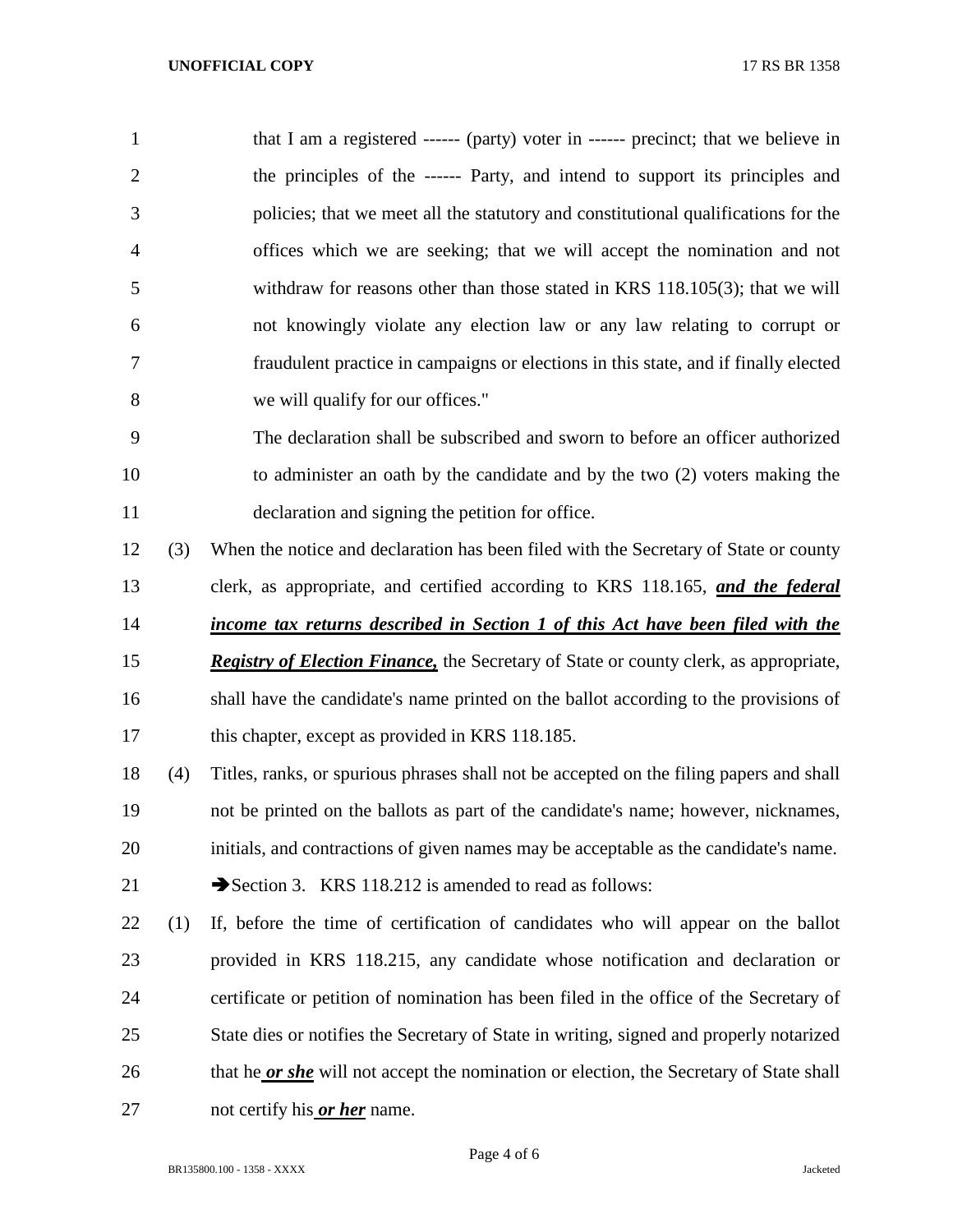## **UNOFFICIAL COPY** 17 RS BR 1358

- (2) *If a candidate for President of the United States fails to file a copy of the federal income tax returns as required by Section 1 of this Act, that candidate shall not be certified for the office of President of the United States by the Secretary of State.*
- *(3)* If, after the certification of candidates who will appear on the ballot, any candidate whose notification and declaration or certificate or petition of nomination has been filed in the office of the county clerk dies or notifies the clerk, in the manner described in subsection (1) of this section, that he *or she* will not accept the nomination or election, the clerk shall ensure that notice is provided to the appropriate precincts as provided in subsection *(6)*[(5)] of this section.
- *(4)*[(3)] If, after the certification of candidates who will appear on the ballot, any candidate whose notification and declaration or certificate or petition of nomination has been filed in the office of the Secretary of State dies or notifies the Secretary of State in the manner described in subsection (1) of this section, that he *or she* will not accept the nomination or election, the Secretary of State shall immediately notify the appropriate county clerk, and the clerk shall ensure that notice is provided to the appropriate precincts as provided in subsection *(6)*[(5)] of this section.
- *(5)*[(4)] If, after the certification of candidates who will appear on the ballot, any candidate whose name appears on the ballot shall officially withdraw or die, neither the precinct election officers nor the county board of elections shall tabulate or record the votes cast for the candidate; and, if there is only one (1) remaining 22 candidate on the ballot for that office in a primary<del>[ election]</del>, following the withdrawal or death of the other candidate or candidates, neither the precinct election officers nor the county board of elections shall tabulate or record the votes for the remaining candidate, and the officer with whom the remaining candidate has filed his or her nomination papers shall immediately issue and file in his or her office a certificate of nomination for that remaining candidate and send a copy to